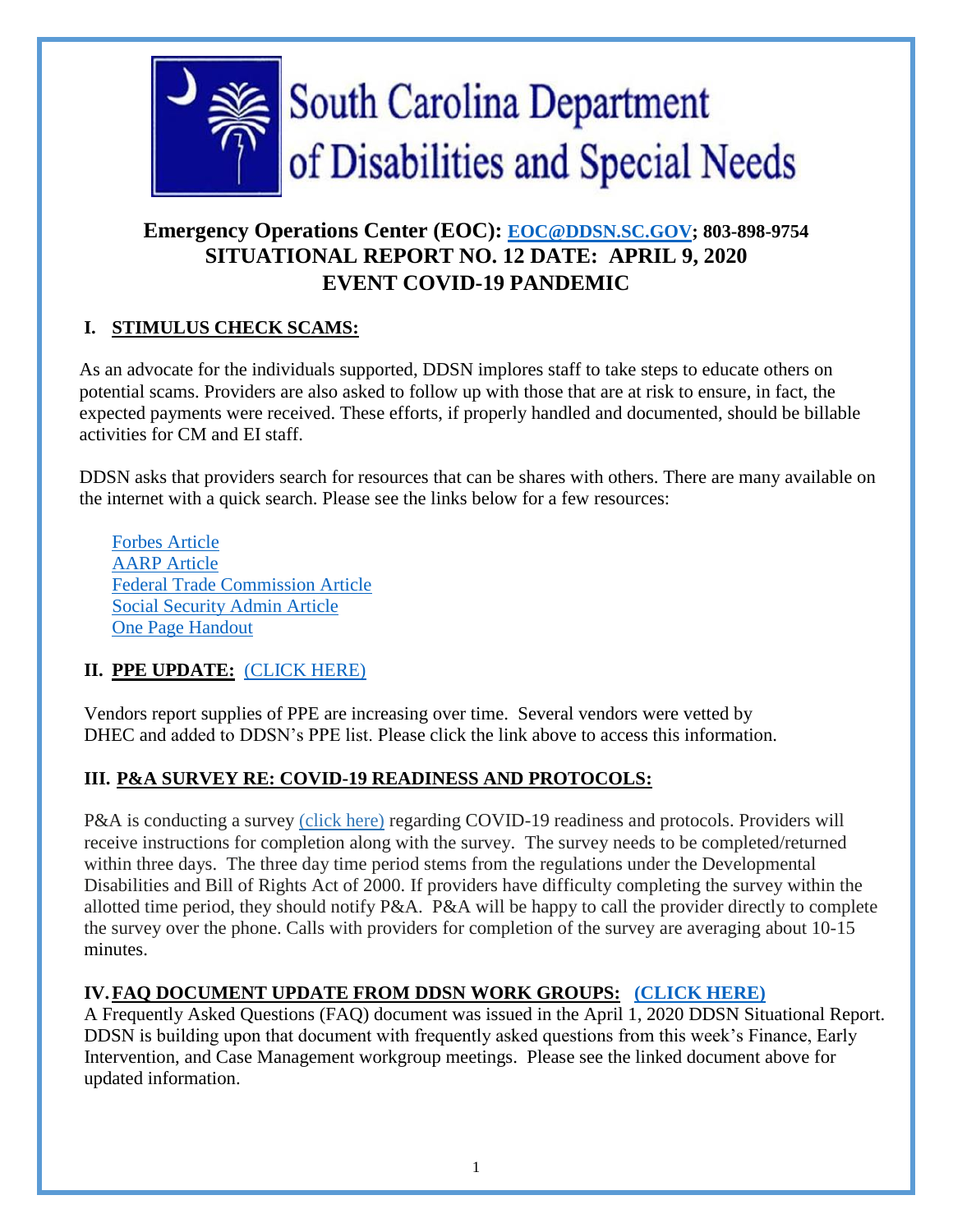#### **V. RESOURCES FROM STATEWIDE FINANCE TRAINING: [\(CLICK HERE\)](https://ddsn.sc.gov/sites/default/files/Documents/files/2020-04%20Statewide%20Financial%20Resources%20Binder.pdf)**

The documents shared in the statewide Finance Workgroup Tuesday are being uploaded to the DDSN website. Click the link above to access those resources.

### **VI. CHAMBER OF COMMERCE RESOURCE GUIDE: [\(CLICK HERE\)](https://www.uschamber.com/report/covid-19-emergency-loans-small-business-guide)**

In the above link, the U.S. Chamber of Commerce [\(www.uschamber.com\)](https://www.uschamber.com/) issued guidance to help small businesses and self-employed individuals check eligibility and prepare to file for a loan. As reported in prior reports, the Coronavirus Aid, Relief, and Economic Security (CARES) Act allocated almost \$350 billion to help small businesses keep workers employed amid the pandemic and economic downturn. Known as the Paycheck Protection Program (PPP), the initiative provides 100% federally guaranteed loans to small businesses. Importantly, these PPP loans may be forgiven if borrowers maintain their payrolls during the crisis or restore their payrolls afterward.

### **VII. USDA MEAL PROGRAM WAIVERS:**

Thank you to Robert Decker from Charles Lea Center for sharing this information.

For those providers that operate USDA CACFP programs in Adult Day Programs, application for a waiver through SCDSS can be made to provide meals inside residential programs to those that were receiving billable meals in your Adult Day Program for the time of this state of emergency. All of the requirements related to meals are still the same. The only changes would be related to where the meal is being served and when the meal is served. Providers may also consider provision of billable supplements and billable breakfast meals if expansion to billable meals is preferred. This will save consumer room and board charges for next year and provide them with more available resources to pay for other things the provider agency may be paying for them due to individuals' limited resources. We recommend providers explore this option if already an approved CACFP sub-recipient. Resource links are provided below for those who wish to explore this option. The contact for this waiver process will be  $\frac{\text{carfp@dss.sc.gov}}{\text{casss.sc.gov}}$ . The DSS staff are working remotely and stated they preferred to be contacted by email and would initiate calls to discuss. So please include a contact phone number when you email them.

Please note that any revenues for this program must be reflected in your residences not in your Adult Day Program cost center. If you maintain a USDA Food Program intermediate cost center, then you would continue to account for this as in the past, but would allocate any cost in excess of the reimbursement rate or any profit made to the residential programs. Relevant links include:

[SC Child Care Web Site](https://scchildcare.org/) [COVID Waivers Information](https://scchildcare.org/news-and-announcements/cacfp-covid19-waivers.aspx) [Institutional Waiver Request](https://scchildcare.org/media/70869/CACFP-Institution-Waiver-Request-Due-to-COVID-19.pdf) [USDA Guidance](https://ddsn.sc.gov/sites/default/files/Documents/files/DSS%20Meal%20Information.pdf)

# **VIII. COVID-19 AND PEOPLE WITH IDD: [\(VIEW WEBINAR HERE\)](https://hrstonline.com/?s=covid&utm_source=MadMimi&utm_medium=email&utm_content=Webinar+Recording%2C+%22COVID-19+%26+People+with+IDD%3A+Impact%2C+Prevention+%26+Action%22&utm_campaign=20200409_m157803056_C19+webinar+%232+recording&utm_term=REGISTER_jpg_3F1586443609)**

The American Association on Intellectual & Development Disabilities (AAIDD) and Health Risk Screening, Inc. (HRS) is sharing a webinar on the impact of the coronavirus pandemic on individuals with intellectual and developmental disabilities and their families. The link above to HRS allows readers the opportunity to view this webinar and other resources.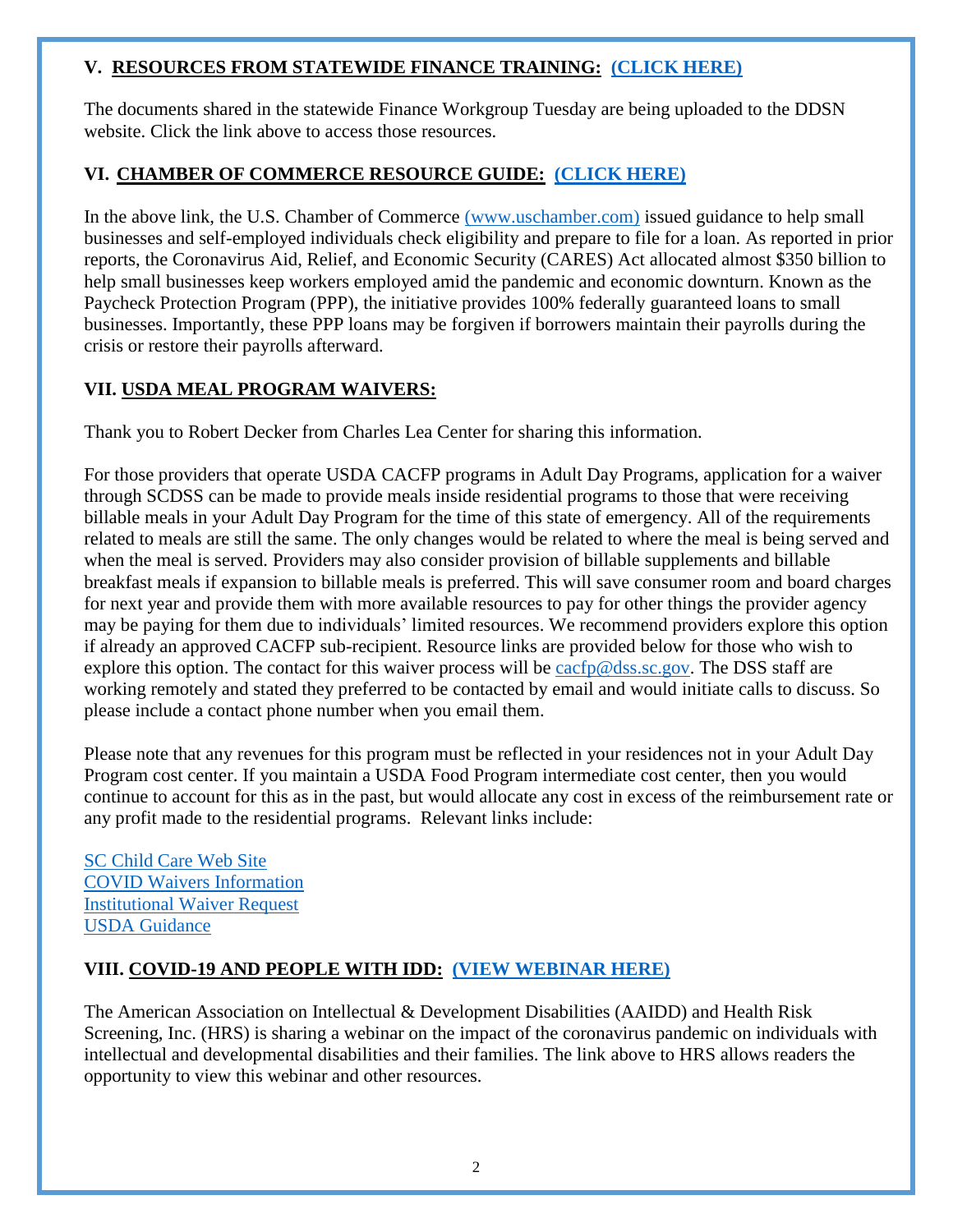#### **IX. COVID 19 SUPPORT PAYMENTS TO FURLOUGHED EMPLOYEES: [\(CLICK HERE\)](https://ddsn.sc.gov/sites/default/files/Documents/files/COVID-19%20Support%20Payments%20to%20Furloughed%20Employees.pdf)**

On April 8, 2020, Governor Henry McMaster issued Executive Order 2020-22. This order recognized that employers have been financially strained by the significant economic impacts associated with COVID-19. As a result, businesses in the State have been compelled to place their employees on furlough (i.e., a temporary period of time during which an employee performs no personal services for the employer as a result of a layoff caused by the economic impacts of COVID-19). Please see the above linked information regarding this. A link is provided for the application: [COVID Payment Plan Application](https://dew.sc.gov/docs/default-source/covid-19/covid-payment-plan-application.docx?sfvrsn=bfc0735_0)

### **X. GUIDANCE ON SWALLOWING DISORDERS AND COVID-19:**

Individuals with IDD are at higher risk for severe symptoms related to COVID-19 due to pre-existing medical conditions including chronic lung disease, asthma, frequent pneumonia and chronic aspiration. If infected, medical complications could result in increased risk for worsening dysphagia, aspiration, dehydration and decreased intake by mouth. Staff should monitor closely for changes in the individual's eating/swallowing status. Temporary changes may be needed in diet/liquid consistency, dining procedures, feeding technique, adaptive dining equipment and/or positioning to decrease these risks. Guidance pertaining to swallowing disorders can be found in directive 535-13-DD: [click here.](https://ddsn.sc.gov/sites/default/files/Documents/Quality%20Management/Current%20Directives/535-13-DD%20-%20NEW%20%28113017%29.pdf)

### **XI. CDC UPDATE RE CRITICAL INFRASTRUCTURE WORKERS: [\(CLICK HERE\)](https://www.cdc.gov/coronavirus/2019-ncov/community/critical-workers/implementing-safety-practices.html)**

 The Centers for Disease Control (CDC) published new guidelines for critical infrastructure/essential workers exposed to Coronavirus. The guidelines allow for critical workers who have been exposed to return to work as long as they are asymptomatic and follow certain precautions. More information on these guidelines is linked above.

### **XII. FASB DELAYS LEASES IMPLEMENTATION DATE:**

FASB voted unanimously to delay the effective day of ASU 2016-02 for private entities and ALL nonprofit entities. Currently, nonprofits with conduit debt were required to adopt leases with public companies. That would mean for many educational institutions and hospitals the effective date would have been June 30, 2020 due to fiscal years. As a result, these entities with conduit debt will receive relief as they are currently the most impacted by COVID19.

The new effective date is for fiscal years beginning after Dec. 15, 2020 which is a one-year extension. For June fiscal year entities, this would be for fiscal year ended June 30, 2022. GASB is meeting on April 14<sup>th</sup> and the AICPA is meeting on April  $20<sup>th</sup>$  to consider delays of their standards.

### **XIII. PROVIDER IDEAS – HUMAN RESOURCE HOTLINE:**

 DDSN is sharing Provider Ideas that may be useful to the statewide provider network. Please [click here](https://ddsn.sc.gov/sites/default/files/Documents/files/HOTLINE.pdf) for an HR Hotline idea shared by MaxAbilities. Please submit your ideas for coping with this crisis to the DDSN EOC at: [EOC@ddsn.sc.gov.](mailto:EOC@ddsn.sc.gov)

# **XIV. RELIAS TRAINING: [\(CLICK HERE\)](https://www.relias.com/topic/coronavirus)**

Relias is offering free, unlimited access to relevant resources and training to help healthcare professionals and individuals prepare, control, and prevent the spread of infection. Please click the link above for more information on this free resource.